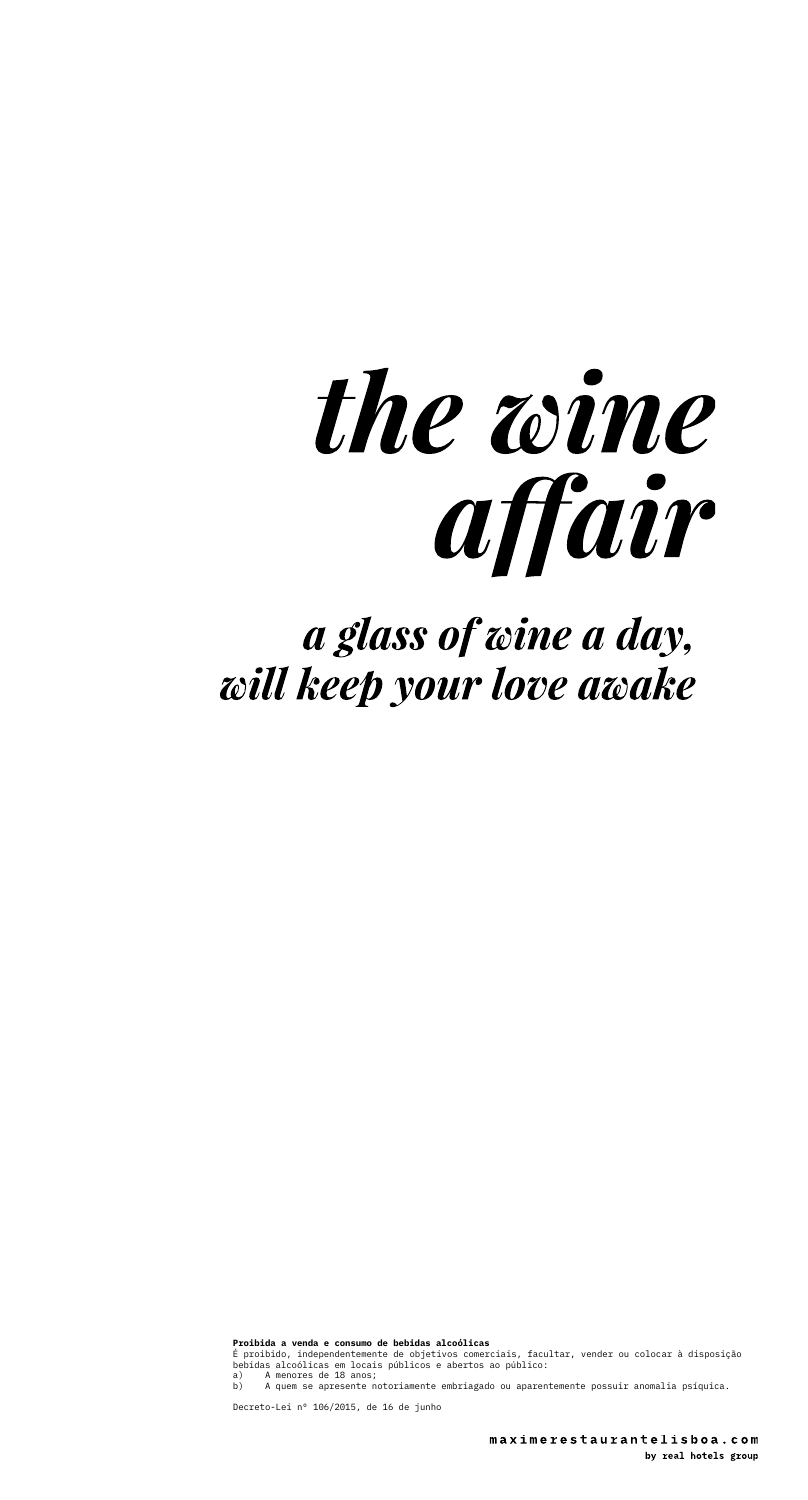| <b>VINHO TINTO</b><br>RED WINE                                                                         | <b>COPO</b><br>GLASS<br>ę | 37CL<br>ά | <b>75CL</b><br>ά |
|--------------------------------------------------------------------------------------------------------|---------------------------|-----------|------------------|
| <b>DOURO</b>                                                                                           |                           |           |                  |
| ESTEVA 2018<br>Tinta Barroca, Tinta Roriz, Touriga Franca,<br>Touriga Nacional                         |                           | €13       | €22              |
| <b>ASSOBIO 2017</b><br>Touriga Nacional, Tinta Roriz, Touriga Franca                                   |                           |           | €24              |
| <b>PAPA FIGOS 2017</b><br>Tinta Roriz, Tinta Barroca, Touriga Franca,<br>Touriga Nacional              |                           |           | €26              |
| <b>DÃO E BAIRRADA</b>                                                                                  |                           |           |                  |
| <b>QUINTA DOS CARVALHAIS 2017</b><br>Touriga Nacional, Tinta Roriz, Alfrocheiro,<br>Jaen               |                           |           | €26              |
| <b>LISBOA E VALE DO TEJO</b>                                                                           |                           |           |                  |
| JOYA 2018 SELECÇÃO MAXIME   MAXIME SELECTION<br>Cabernet Sauvignon, Syrah, Castelão,<br>Touriga Franca | €4,5                      |           | €13              |
| <b>ALENTEJO</b>                                                                                        |                           |           |                  |
| <b>SOSSEGO 2018</b><br>Aragonez, Syrah, Touriga Nacional                                               |                           |           | €18              |
| <b>HERDADE GROUS 2017</b><br>Aragonez, Alicante Bouschet, Touriga Nacional, Syrah                      |                           |           | €36              |
| MONTE DA PECEGUINA 2017<br>Alicante Bouschet, Aragonez, Touriga Nacional, Syrah,<br>Trincadeira        |                           |           | €38              |
| <b>VINHO ROSE</b>                                                                                      |                           |           |                  |
| ROSÉ WINE                                                                                              |                           |           |                  |
| <b>DOURO</b>                                                                                           |                           |           |                  |
| <b>LAVRADORES DA FEITORIA 2018</b><br>Touriga Franca                                                   |                           |           | €21              |

## **LISBOA E VALE DO TEJO**

| JOYA 2018 SELECÇÃO MAXIME   MAXIME SELECTION | €4.5 | €13 |
|----------------------------------------------|------|-----|
| Castelão, Camarate, Cabernet Sauvignon       |      |     |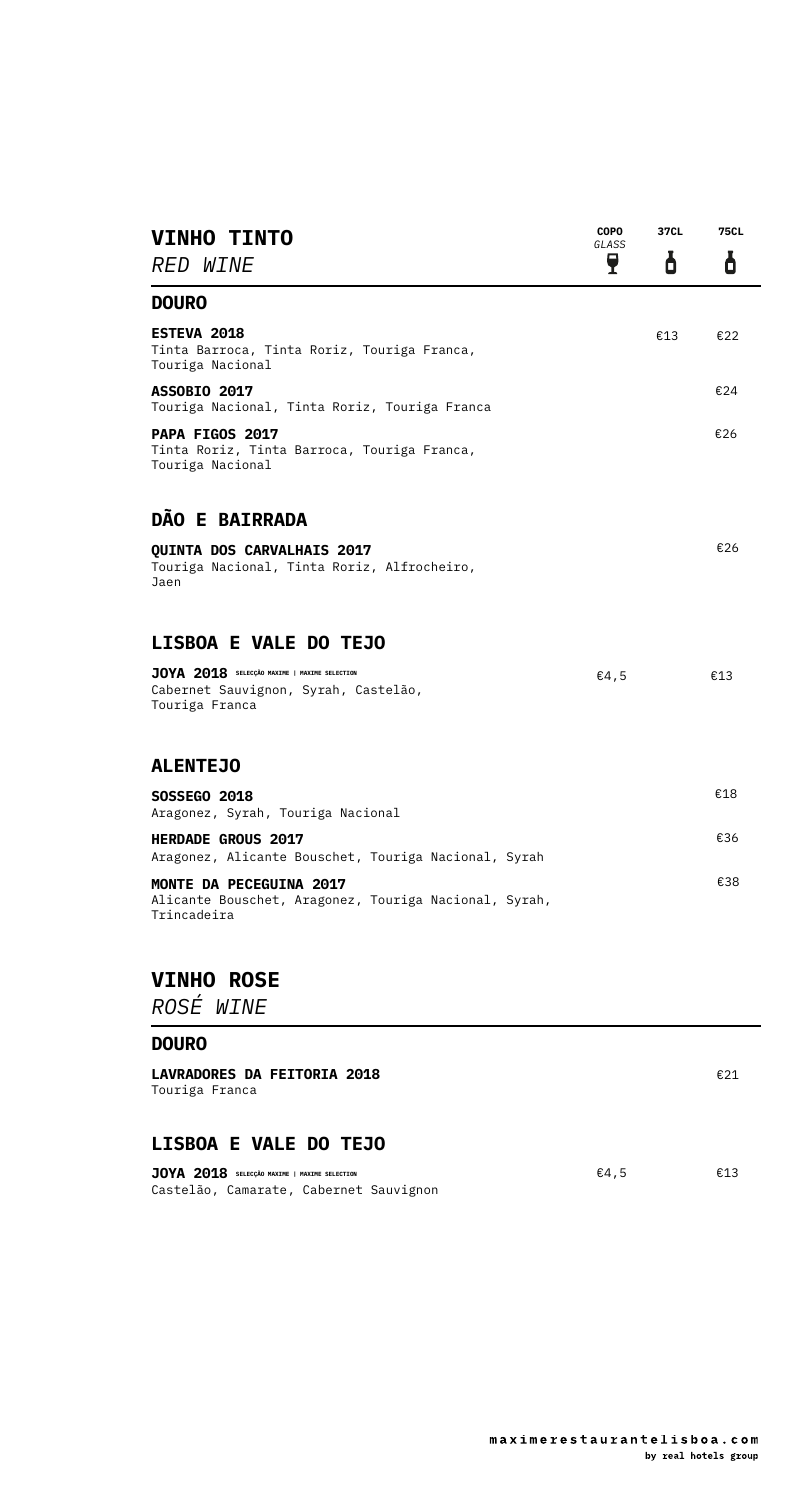| <b>VINHO BRANCO</b>                                                             | <b>COPO</b><br>GLASS | 37CL | <b>75CL</b> |
|---------------------------------------------------------------------------------|----------------------|------|-------------|
| <b>WHITE WINE</b>                                                               | ę                    | ð    | 6           |
| <b>DOURO</b>                                                                    |                      |      |             |
| PLANALTO 2018<br>Viosinho, Malvasia Fina, Arinto, Códega,<br>Rabigato, Moscatel |                      | €13  | E22<br>€21  |
| <b>LAVRADORES DA FEITORIA 2017</b><br>Malvasia Fina, Gouveio, Siria             |                      |      | €38         |
| QUINTA DE CIDRÔ 2018<br>Chardonnay                                              |                      |      |             |
| <b>LISBOA E VALE DO TEJO</b>                                                    |                      |      |             |
| JOYA 2018 SELECÇÃO MAXIME   MAXIME SELECTION<br>Arinto, Fernão Pires, Moscatel  | €4,5                 |      | €13         |
| PENÍNSULA DE SETÚBAL                                                            |                      |      |             |
| <b>CATARINA 2018</b><br>Fernão Pires, Chardonnay, Arinto                        |                      |      | €22         |
| <b>ALENTEJO</b>                                                                 |                      |      |             |
| <b>SOSSEGO 2018</b><br>Antão Vaz, Arinto, Roupeiro                              |                      |      | €18         |
| <b>VINHO VERDE</b><br>YOUNG WINE                                                |                      |      |             |
| <b>QUINTA AVELEDA 2018</b><br>Loureiro, Alvarinho                               |                      |      | €19         |
| SOALHEIRO 2018<br>Alvarinho                                                     |                      |      | €38         |
| MUROS DE MELGAÇO 2017<br>Alvarinho                                              |                      |      | €40         |
| <b>ESPUMANTES E CHAMPANHES</b><br>CHAMPAGNES & BUBBLING WINE                    |                      |      |             |
| <b>VENETO</b>                                                                   |                      |      |             |
| ASTI<br>Moscato Bianco                                                          |                      |      | €25         |
| <b>CHAMPANHE</b>                                                                |                      |      |             |
| <b>MOËT IMPERIAL ROSÉ</b><br>Pinot Noir, Pinot Meunier, Chardonnay              |                      |      | €140        |
| <b>RUINART BLANC DES BLANCS</b><br>Chardonnay, Pinot Noir                       |                      |      | €170        |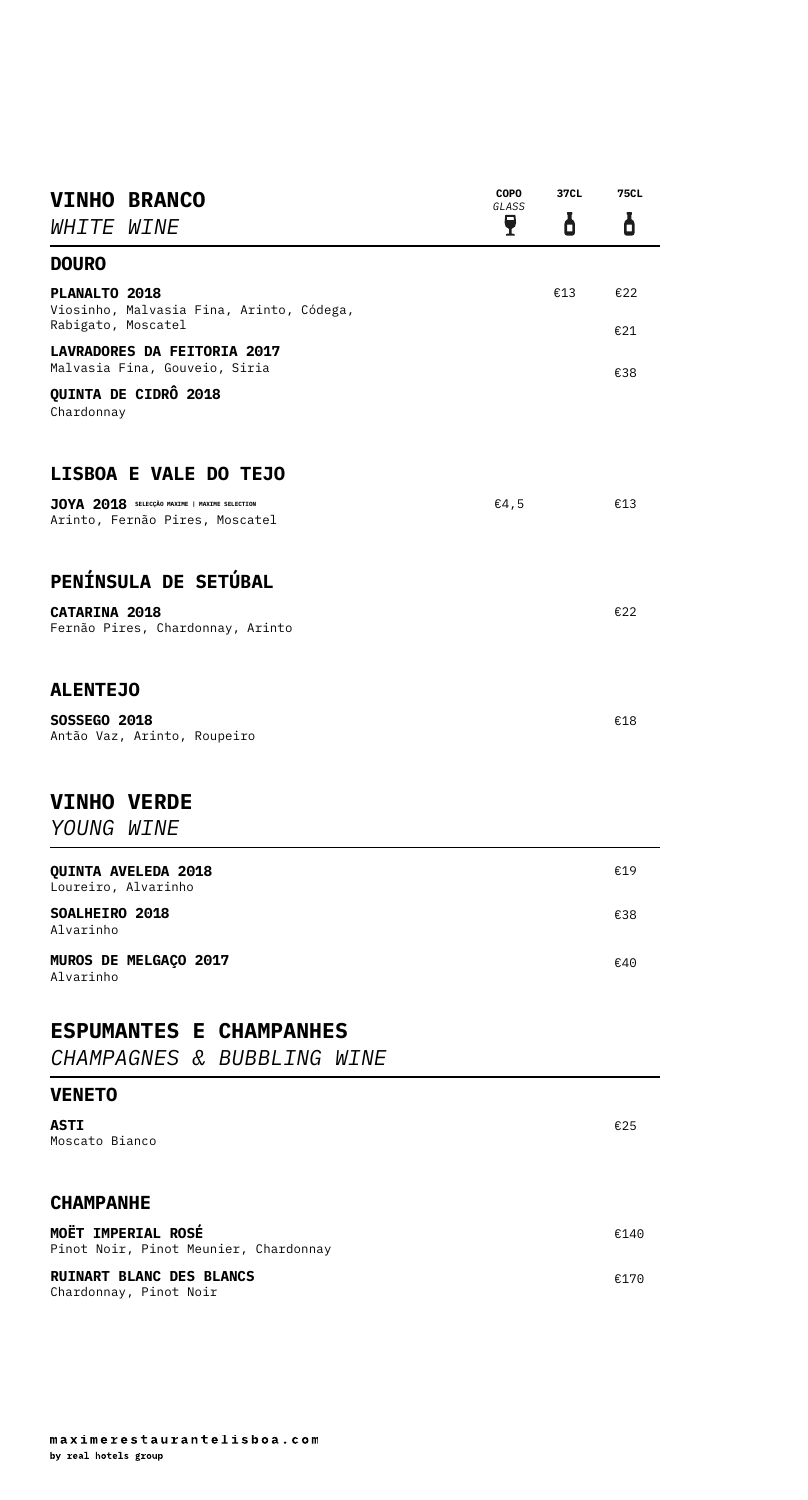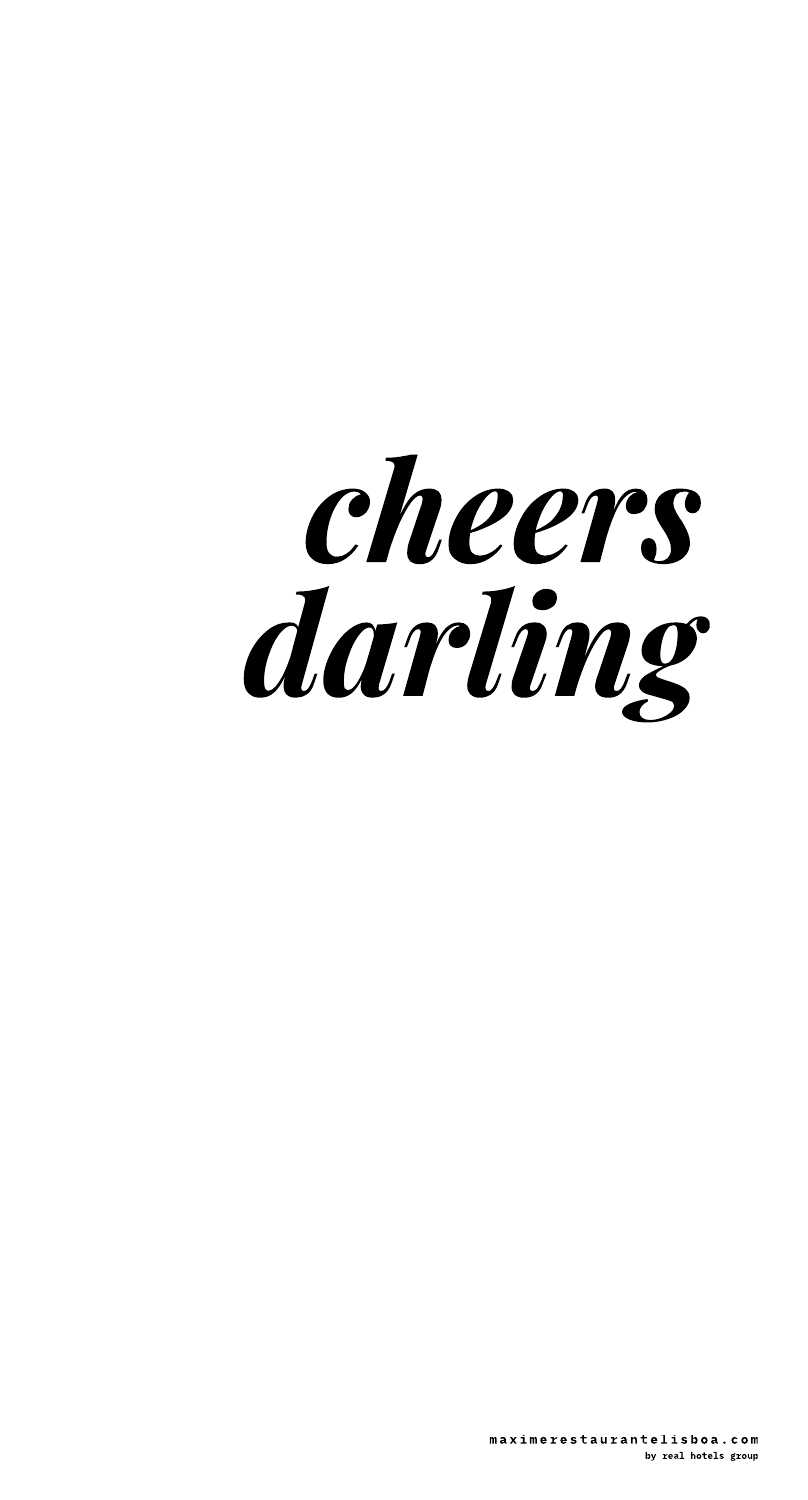### *never cease to amaze me*

**OS NOSSOS COCKTAILS ·** *OUR COCKTAILS*

| <b>PORT CARIBE</b><br>Bacardi 8, Saint Germain, Sidra, Sumo de Lima, Hortelã<br>Bacardi 8, Saint Germain, Cider, Lime Juice, Fresh Mint                                       | €12 |
|-------------------------------------------------------------------------------------------------------------------------------------------------------------------------------|-----|
| <b>SNOWBERRY</b><br>Remy Martin, Vinho do Porto, Framboesas, Sumo de Lima,<br>Clara de Ovo<br>Remy Martin, Port Wine, Raspberry, Lime Juice, Egg White                        | €12 |
| <b>NEW FATHER</b><br>Dewar's, Martin Ambrato, Saint Germain, Bitter,<br>Cardomomo, Xarope de Ácer<br>Dewar's, Martin Ambrato, Saint Germain, Bitter, Cardamom,<br>Maple Syrup | €12 |

## *old loves never die*

**OS CLÁSSICOS ·** *CLASSIC ONES*

| <b>CAIPIRINHA</b><br>Maracujá, Morango ou Frutos Vermelhos<br>Passion Fruit, Strawberry or Red Berries                                                                                   | €8  |
|------------------------------------------------------------------------------------------------------------------------------------------------------------------------------------------|-----|
| <b>MOJITO</b><br>Maracujá, Morango ou Frutos Vermelhos<br>Passion Fruit, Strawberry or Red Berries                                                                                       | €9  |
| <b>MARGARITA</b><br>Morango $\cdot$ Strawberry                                                                                                                                           | €9  |
| <b>DAIQUIRI</b><br>Morango ou Maracujá · Strawberry or Passion Fruit                                                                                                                     | €9  |
| <b>COSMOPOLITAN</b><br>Lima, Xarope de Açúcar, Eristoff, Cramberry, Triple Sec<br>Lime, Sugar Syrup, Eristoff, Cramberry, Triple Sec                                                     | €9  |
| <b>EXPRESSO MARTINI</b><br>Expresso, Xarope de Açúcar, Eristoff, Tia Maria, Frangélico<br>Espresso, Sugar Syrup, Eristoff, Tia Maria, Frangélico                                         | €9  |
| <b>WHISKEY SOUR</b><br>Lima, Xarope de Açúcar, Clara de Ovo, Dewar's, Angostura Bitter<br>Lime, Sugar Syrup, Egg White, Dewar's, Angostura Bitter                                        | €9  |
| <b>OLD FASHIONED</b><br>Xarope de Açúcar, Jim Beam, Angostura Bitter<br>Sugar Syrup, Jim Beam, Angostura Bitter                                                                          | €9  |
| <b>DRY MARTINI</b><br>Bombay Dry, Martini Rubino, Azeitona<br>Bombay Dry, Martini Rubino, Olive                                                                                          | €9  |
| <b>APEROL SPRITZ</b><br>Laranja, Canela, Agua das Pedras, Aperol, Asti<br>Orange, Cinnamon, Sparkling Water, Aperol, Asti                                                                | €10 |
| <b>SAINT GERMAIN SPRITZ</b><br>Laranja, Canela, Água das Pedras, Aperol, Asti<br>Orange, Cinnamon, Sparkling Water, Saint Germain, Asti                                                  | €10 |
| <b>NEGRONI</b><br>Bombay Dry, Martini Ambratto, Martini Bitter                                                                                                                           | €10 |
| <b>LONG ISLAND</b><br>Lima, Coca-Cola, Olmeca, Bacardi CB, Triple Sec, Eristoff,<br>Bombay Dry<br>Lime, Coca-Cola, Olmeca, Bacardi CB, Triple Sec, Eristoff,<br>Bombay Dry               | €10 |
| <b>BLOODY MARY</b><br>Lima, Sal, Pimenta Preta, Tabasco, Molho Inglês, Compal Tomate,<br>Eristoff<br>Lime, Salt, Black Pepper, Tabasco, Worcestershire Sauce, Compal<br>Tomato, Eristoff | €10 |
| <b>BELINI</b>                                                                                                                                                                            | €10 |

Asti, Monin Peach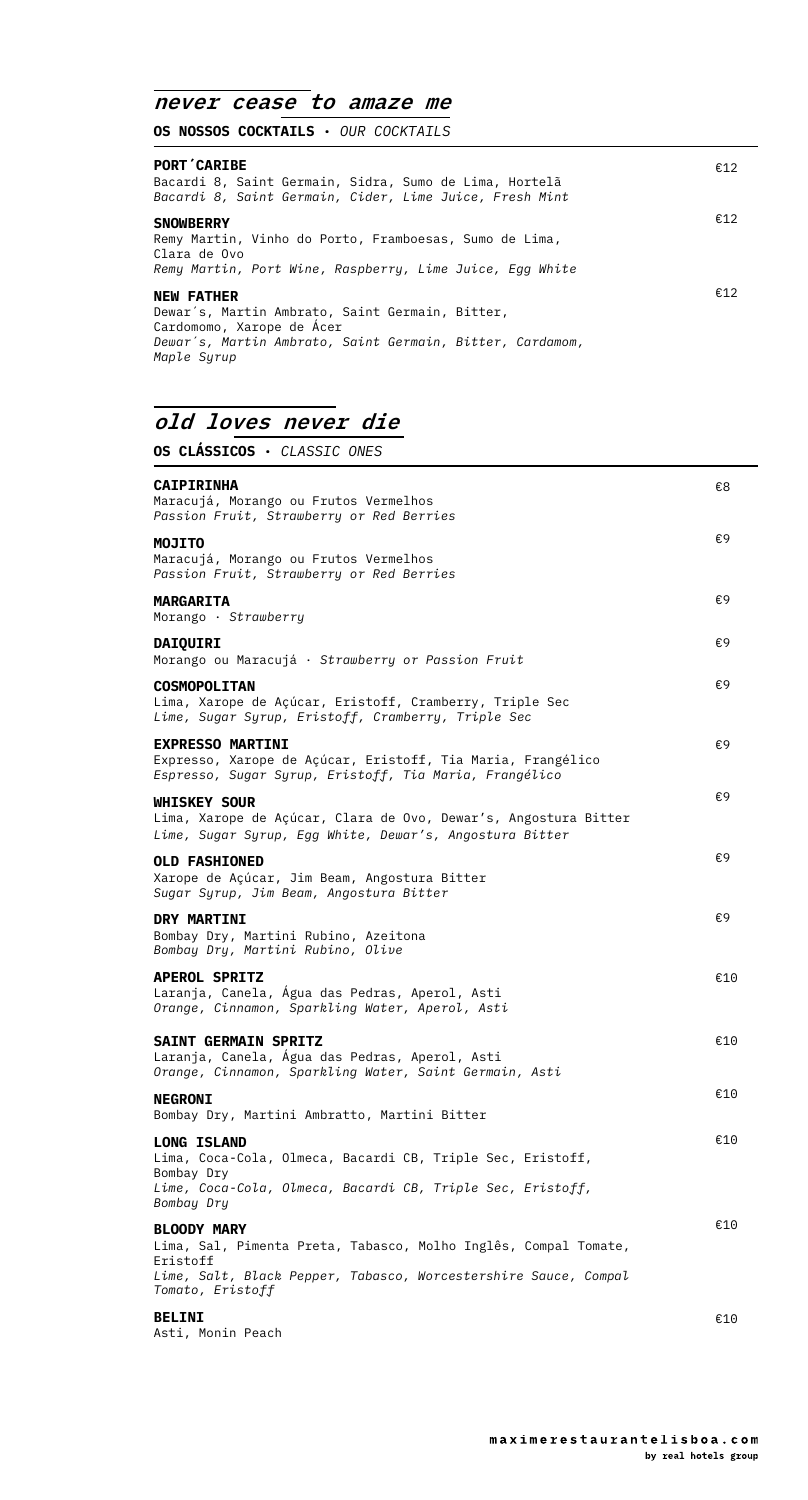| the beginning of the end                                              |     |
|-----------------------------------------------------------------------|-----|
| APERITIVOS, DIGESTIVOS E LICORES · APERITIFS, DIGESTIVES AND LIQUEURS |     |
| APERITIVOS · APERITIFS 5CL                                            |     |
| <b>MARTINI RUBINO</b>                                                 | €8  |
| <b>MARTINI AMBRATTO</b>                                               | €8  |
| <b>MARTINI FIERRO</b>                                                 | €9  |
| <b>MARTINI BITTER</b>                                                 | €9  |
| DIGESTIVOS · DIGESTIVES 5CL                                           |     |
| <b>CRF RESERVA</b>                                                    | €7  |
| <b>REMY MARTIN V.S.O.P</b>                                            | €14 |
| LICORES · LIQUEURS 5CL                                                |     |
| <b>AMARGUINHA</b>                                                     | €5  |
| <b>JAGERMEISTER</b>                                                   | €6  |
| LICOR BEIRÃO                                                          | €7  |
| <b>FRANGELICO</b>                                                     | €7  |
| <b>BAILEYS</b>                                                        | €7  |
| <b>DISARONNO</b>                                                      | €8  |
| <b>TIA MARIA</b>                                                      | €8  |
| <b>COINTREAU</b>                                                      | €9  |
| <b>FERNET BRANCA</b>                                                  | €9  |
| <b>ST.GERMAIN</b>                                                     | €11 |
| <b>DRAMBUIE</b>                                                       | €11 |
| VINHOS LICOROSOS · LIQUEUR WINE 5CL                                   |     |

| €5  |
|-----|
|     |
|     |
| €5  |
|     |
|     |
| €10 |
|     |

## *don't be tied down*

| <b>ESPIRITUOSAS · SPIRITS</b> |  |  |
|-------------------------------|--|--|
|-------------------------------|--|--|

| GIN                    |     |
|------------------------|-----|
| <b>BOMBAY SAPPHIRE</b> | €12 |
| <b>HENDRICK'S</b>      | €13 |
| <b>STAR OF BOMBAY</b>  | €13 |
| <b>SHARISH</b>         | €13 |
| <b>BULL DOG</b>        | €14 |
| <b>GIN MARE</b>        | €14 |
| MONKEY 47              | €15 |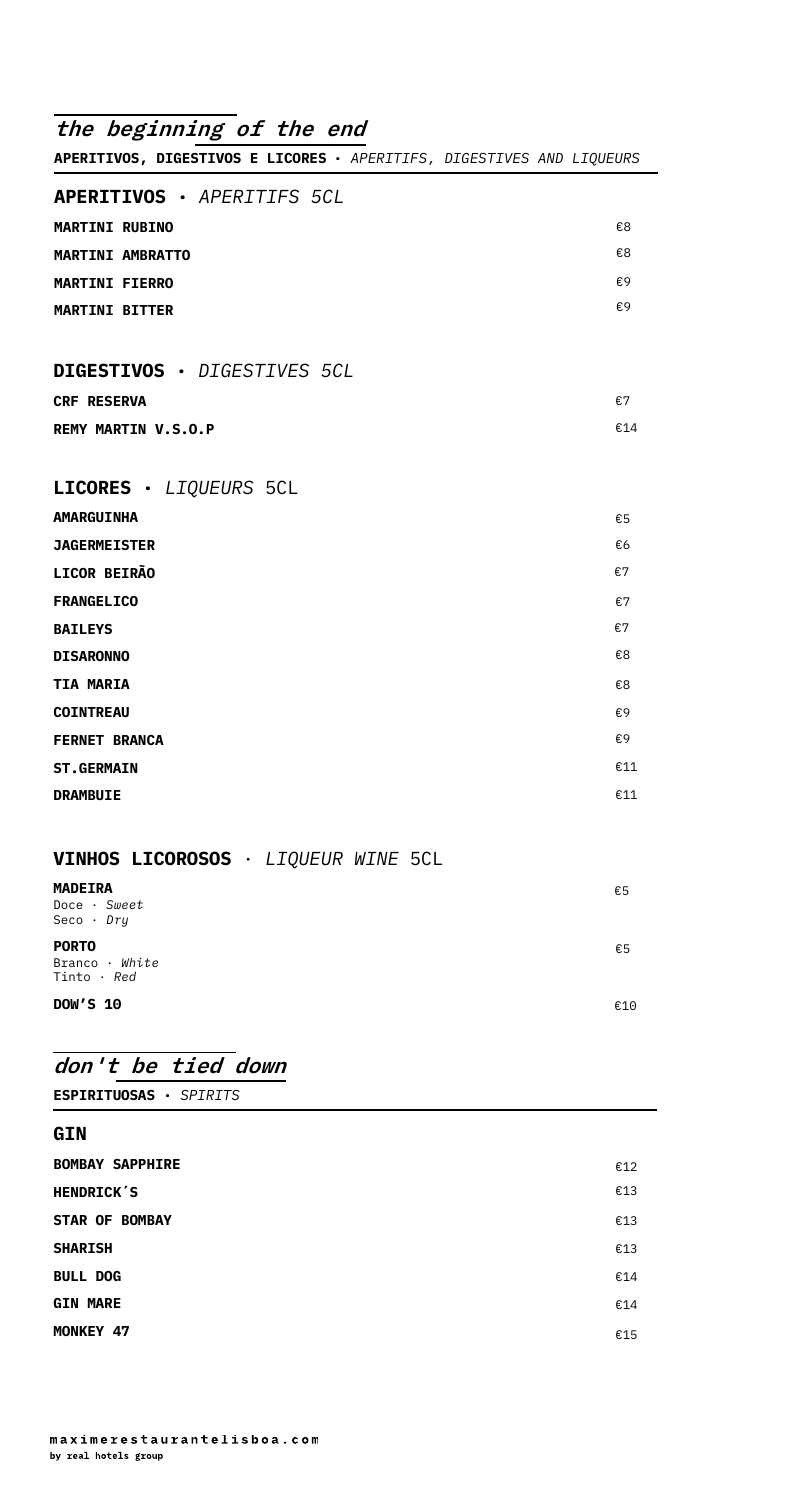*don't be tied down*

**ESPIRITUOSAS ·** SPIRITS

#### **VODKA**

| <b>ERISTOFF</b>             | €8  |
|-----------------------------|-----|
| <b>GREY GOOSE</b>           | €12 |
| <b>BELVEDERE</b>            | €14 |
|                             |     |
| TEQUILA                     |     |
| <b>OLMECA</b>               | €9  |
| <b>PATRON XO CAFE</b>       | €10 |
| <b>OLMECA REPOUSADO</b>     | €11 |
| <b>PATRON SILVER</b>        | €14 |
| <b>PATRON ANEJO</b>         | €16 |
|                             |     |
| RUM                         |     |
| <b>BACARDI CARTA BLANCA</b> | €8  |
| <b>SANTA TERESA RUM</b>     | €10 |
| <b>BACARDI 8</b>            | €12 |
| <b>WHISKEY</b>              |     |
| <b>RED LABEL</b>            | €8  |
| <b>DEWAR'S</b>              | €8  |
| <b>JIM BEAM</b>             | €8  |
| <b>JAMESON</b>              | €9  |
| <b>BLACK LABEL</b>          | €10 |
| <b>JACK DANIELS</b>         | €10 |
| <b>DEWAR'S 12 ANOS</b>      | €12 |
| <b>JAMESON BLACK BARREL</b> | €13 |

## *to share*

#### **SANGRIA**

**MAXIME**  Martini Asti com Frutos Tropicais *Martin Asti with Tropical Fruits*

€26

# *all night long*

**CERVEJA E SIDRA ·** *BEER AND CIDER*

| SUPERBOCK 20CL [PRESSÃO-DRAFT]  | €2,5 |
|---------------------------------|------|
| <b>SUPERBOCK 33CL</b>           | €4   |
| <b>SUPERBOCK 0% 33CL</b>        | €4,5 |
| SUPERBOCK 40CL [PRESSÃO-DRAFT]  | €5   |
| <b>SUPERBOCK STOUT 33CL</b>     | €5   |
| <b>CARLSBERG 25CL</b>           | €5   |
| <b>CORONA 33CL</b>              | €6   |
| <b>SOMERSBY</b><br>Maçã · Apple | €6   |